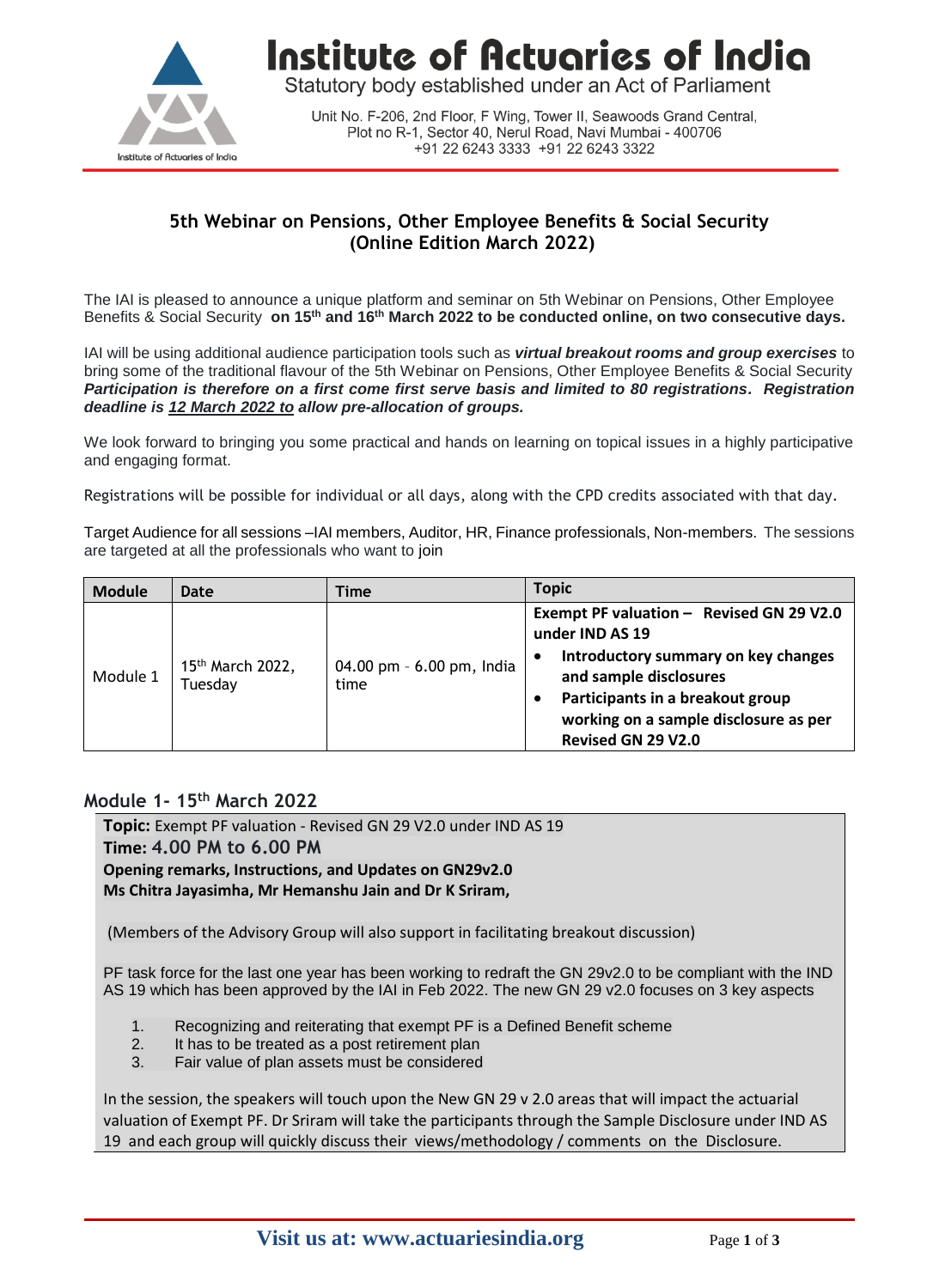

## **Institute of Actuaries of India**

Statutory body established under an Act of Parliament

Unit No. F-206, 2nd Floor, F Wing, Tower II, Seawoods Grand Central, Plot no R-1, Sector 40, Nerul Road, Navi Mumbai - 400706 +91 22 6243 3333 +91 22 6243 3322

Post the introductory remarks, the participants will be provided with sample PF data, assets, liabilities & balance sheet and are expected to prepare exempt PF disclosure under IND AS 19 in their respective break out groups. Participants will share their understanding and solutions during the interactive session.

Participants will benefit from hearing about the wider context, as well as different interpretations and approaches that may exist, thereby helping them to advise clients suitably.

| <b>Module</b> | Date                                      | Time                             | <b>Topic</b>                                  |
|---------------|-------------------------------------------|----------------------------------|-----------------------------------------------|
| Module 2      | 16 <sup>th</sup> March 2022,<br>Wednesday | 4.00 pm - 5.00 pm, India         | <b>Overview of Government / Public Sector</b> |
|               |                                           | time                             | <b>Defined Benefit Pension</b>                |
|               |                                           | 5.00 pm - 6.00 pm, India<br>time | Actuarial aspects and calculation of          |
|               |                                           |                                  | <b>Government / Public Sector Defined</b>     |
|               |                                           |                                  | <b>Benefit Pension</b>                        |

#### **Module 2- 16th March 2022**

**Topic/s: Defined Benefit Post Retirement Pension** 

**Session 1 -16th March 2022**

**Opening remarks and Instructions**

**Mr Kulin Patel, Chairman, Advisory Group on Pensions, Other Employee Benefits and Social Security, IAI Speaker – Mr Kishore Singh , AGM , Personnel Management State Bank of India Topic - Overview of Government /Public Sector Defined Benefit Pension** 

Payment of post retirement pension to retired government/public sector employees, including payment of basic pension, increased Dearness Relief (DR), and other benefits as and when announced by the governments/ public sector, is governed by the relevant schemes prepared by the concerned Ministries/ Departments of the Government of India, State Governments and the Public Sector. The calculation of these pensions is quite extensive as there are many layers to it making it one of the most complex employee benefit actuarial valuation. .

Due to constantly changing guidelines of these pension rules, practitioners are often confused on the calculation methodology and it would benefit them greatly to hear from the first source on the actual calculation of the Employee pension - both active and retired, family pension, death pension, commutation, restoration, DA increases, DA merger etc.

**Session 2 -16th March 2022**

**Speaker – Mr Jayesh Pandit, Partner, K A Pandit Actuaries and Consultants Topic - Actuarial aspects and calculation of Government /Public Sector Defined Benefit Pension** 

#### **Registration fees (Excluding GST)**

| <b>IAI Students &amp; Associates</b> | <b>Fellows</b> | <b>Non Members</b> |
|--------------------------------------|----------------|--------------------|
| Rs. 1500                             | Rs 2,000       | Rs. 2,000          |